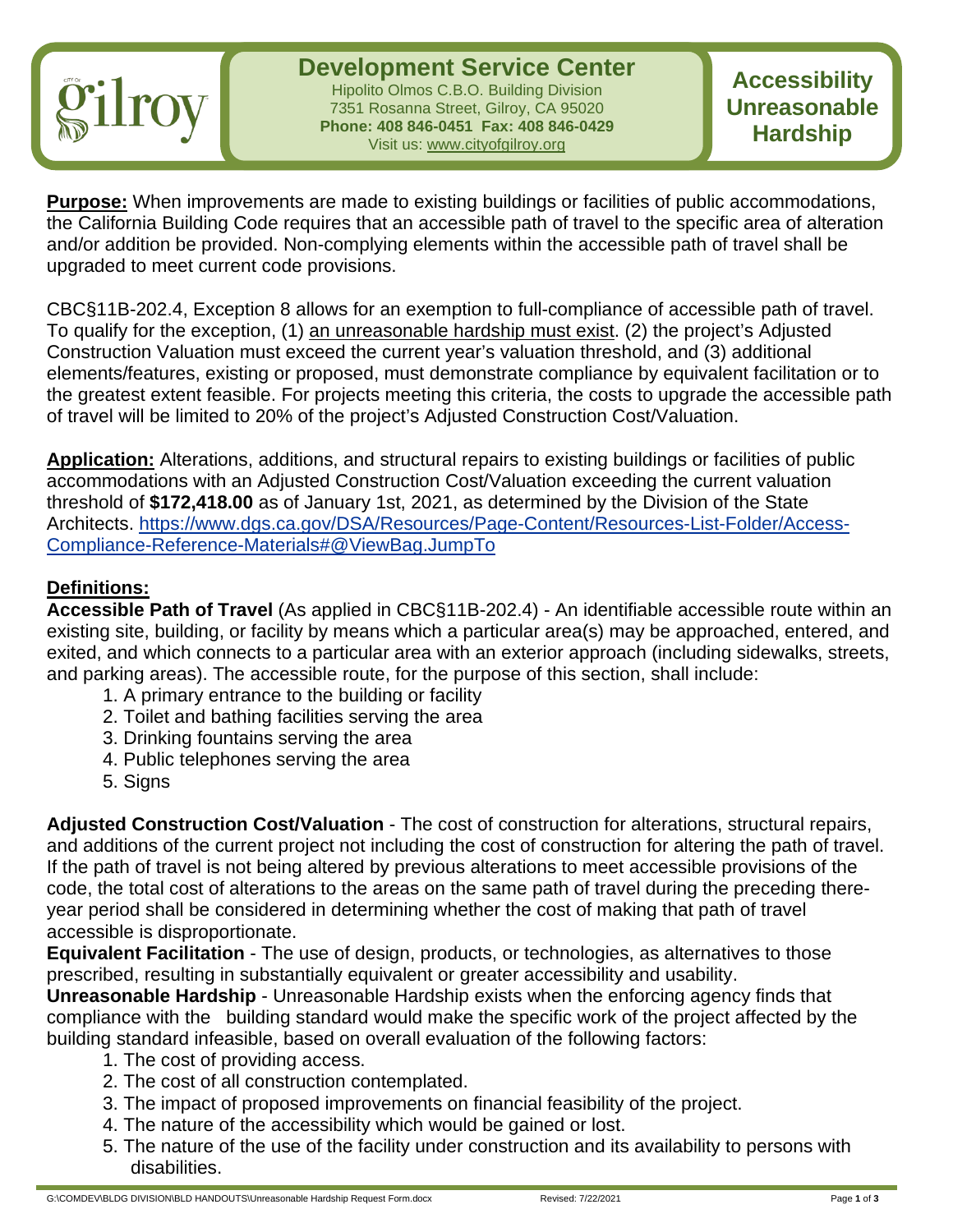# APPLICATION: Unreasonable Hardship Request

## **VALUATION THRESHOLD AMOUNT: \$172,418.00** Year: 2021

| <b>Project Information</b>                                                                |                                                                                                                     |              |                                                                                        |                                                         |                                    |                                                                   |   |             |  |
|-------------------------------------------------------------------------------------------|---------------------------------------------------------------------------------------------------------------------|--------------|----------------------------------------------------------------------------------------|---------------------------------------------------------|------------------------------------|-------------------------------------------------------------------|---|-------------|--|
| <b>Project Address</b><br>Permit No.                                                      |                                                                                                                     |              |                                                                                        |                                                         |                                    |                                                                   |   |             |  |
| <b>Business Name</b><br><b>Project Valuation</b>                                          |                                                                                                                     |              |                                                                                        |                                                         |                                    |                                                                   |   |             |  |
| Phone<br>Requestor's Name<br>Role (Architect, Owner, Tenant)                              |                                                                                                                     |              |                                                                                        |                                                         |                                    |                                                                   |   |             |  |
| <b>Address</b><br>City                                                                    |                                                                                                                     |              |                                                                                        | Zip                                                     |                                    |                                                                   |   |             |  |
| The access feature(s) that will not be provided is(are):                                  |                                                                                                                     |              |                                                                                        |                                                         |                                    |                                                                   |   |             |  |
| Accessible entrance<br>□                                                                  |                                                                                                                     |              |                                                                                        | Accessible public telephones<br>$\Box$                  |                                    |                                                                   |   |             |  |
| An accessible route to the area of remodel<br>□                                           |                                                                                                                     |              |                                                                                        |                                                         | Accessible drinking fountains<br>П |                                                                   |   |             |  |
| Accessible restroom<br>□                                                                  |                                                                                                                     |              |                                                                                        | Accessible parking, signs, storage and alarms<br>$\Box$ |                                    |                                                                   |   |             |  |
| Justification (Attach supporting documentations, code exceptions, photos, analysis, etc.) |                                                                                                                     |              |                                                                                        |                                                         |                                    |                                                                   |   |             |  |
|                                                                                           |                                                                                                                     |              |                                                                                        |                                                         |                                    |                                                                   |   |             |  |
|                                                                                           |                                                                                                                     |              |                                                                                        |                                                         |                                    |                                                                   |   |             |  |
|                                                                                           |                                                                                                                     |              |                                                                                        |                                                         |                                    |                                                                   |   |             |  |
|                                                                                           |                                                                                                                     |              |                                                                                        |                                                         |                                    |                                                                   |   |             |  |
| PATH OF TRAVEL REQUIREMENTS FOR AREA OF ALTERATION, STRUCTURAL REPAIR, OR ADDITION        |                                                                                                                     |              |                                                                                        |                                                         |                                    |                                                                   |   |             |  |
| <b>Accessible Features</b>                                                                | Does existing feature<br>meet accessibility<br>standards of Chapter<br>11B of current CBC?                          |              | Will this feature be re-<br>placed or altered to<br>meet Chapter 11B of<br>current CBC |                                                         |                                    | If so, how much will be spent to<br>make this feature accessible? |   |             |  |
| 1. Accessible entrance                                                                    | $\square$ Yes                                                                                                       | $\square$ No | $\square$ Yes                                                                          |                                                         |                                    | $\square$ No                                                      |   |             |  |
| 2. Accessible route to the<br>altered area                                                | $\Box$ Yes                                                                                                          | $\Box$<br>No | $\Box$ Yes                                                                             |                                                         |                                    | $\Box$ No                                                         |   |             |  |
| 3. Accessible restroom for each<br>sex or unisex restroom                                 | $\Box$ Yes                                                                                                          | No<br>$\Box$ | $\square$ Yes                                                                          |                                                         |                                    | $\Box$ No                                                         |   |             |  |
| 4. Accessible public telephones                                                           | $\square$ Yes                                                                                                       | $\Box$ No    | $\Box$ Yes                                                                             |                                                         |                                    | $\Box$ No                                                         |   |             |  |
| 5. Accessible drinking fountains                                                          | $\square$ Yes                                                                                                       | $\square$ No | $\square$ Yes                                                                          |                                                         |                                    | $\square$ No                                                      |   |             |  |
| 6. Other (any of the blow)                                                                | $\Box$ Yes                                                                                                          | No<br>$\Box$ | $\square$ Yes                                                                          |                                                         |                                    | $\Box$ No                                                         |   |             |  |
| A. Accessible parking spaces                                                              | $\square$ Yes                                                                                                       | $\square$ No | $\square$ Yes                                                                          |                                                         |                                    | $\square$ No                                                      |   |             |  |
| B. Signs                                                                                  | $\Box$ Yes                                                                                                          | $\Box$ No    | $\square$ Yes                                                                          |                                                         |                                    | $\square$ No                                                      |   |             |  |
| <b>Storage and Alarms</b><br>C.                                                           | $\square$ Yes                                                                                                       | $\Box$<br>No | $\square$ Yes                                                                          |                                                         | $\Box$                             | No                                                                |   |             |  |
| D. Other accessible elements                                                              | $\Box$ Yes                                                                                                          | $\Box$ No    | $\Box$ Yes                                                                             |                                                         |                                    | $\Box$ No                                                         |   |             |  |
| Cost of all features provided                                                             | Summary of costs of Accessible Features #'s 1-6 provided                                                            |              |                                                                                        |                                                         |                                    |                                                                   |   | A           |  |
|                                                                                           | Total cost of alterations (preceding 3-year period)                                                                 |              |                                                                                        |                                                         |                                    |                                                                   | B |             |  |
| Total adjusted costs of<br>construction                                                   | Construction cost for all proposed work on this permit<br>application except Accessible Features 1-6 provided above |              |                                                                                        |                                                         |                                    |                                                                   |   | $\mathbf C$ |  |
| Percentage upgrades provided                                                              | Cost of all features provided / total adjusted cost on same<br>path of travel; $[(A \div (B + C)) \times 100]$      |              |                                                                                        |                                                         |                                    | D                                                                 |   |             |  |